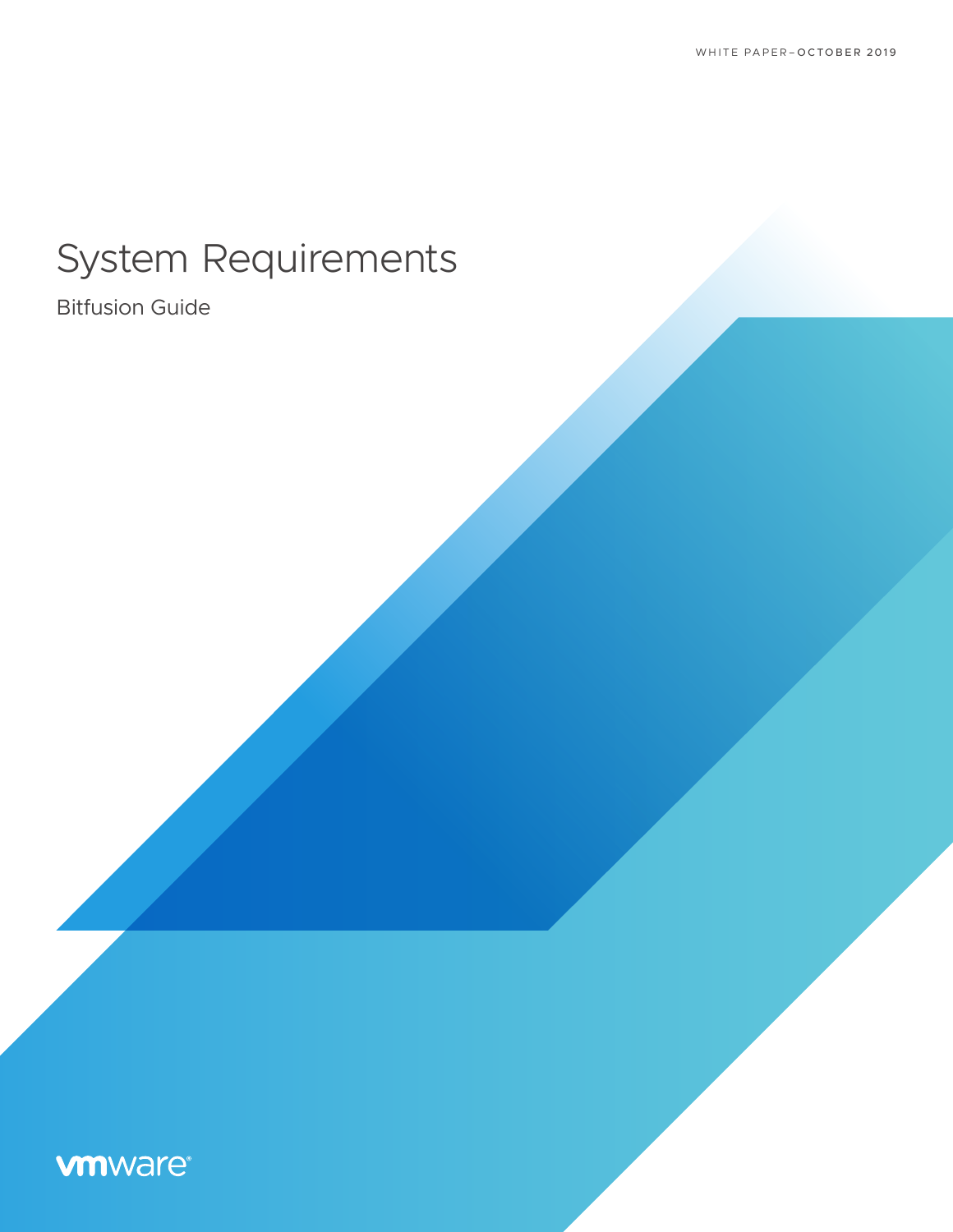# Table of Contents

| <b>System Requirements</b>                    | 3              |
|-----------------------------------------------|----------------|
| Hardware Requirements                         | 3              |
| <b>Networking</b>                             | $\overline{4}$ |
| Verifying System Health                       | 5              |
| Software Dependencies                         | 6              |
| Ubuntu                                        | 6              |
| CentOS and RedHat                             | $\overline{7}$ |
| List CUDA Libraries                           | $\overline{7}$ |
| Verify the CUDA Installation                  | $\overline{7}$ |
| CUDA Installation on CPU Nodes/VMs/Containers | 7              |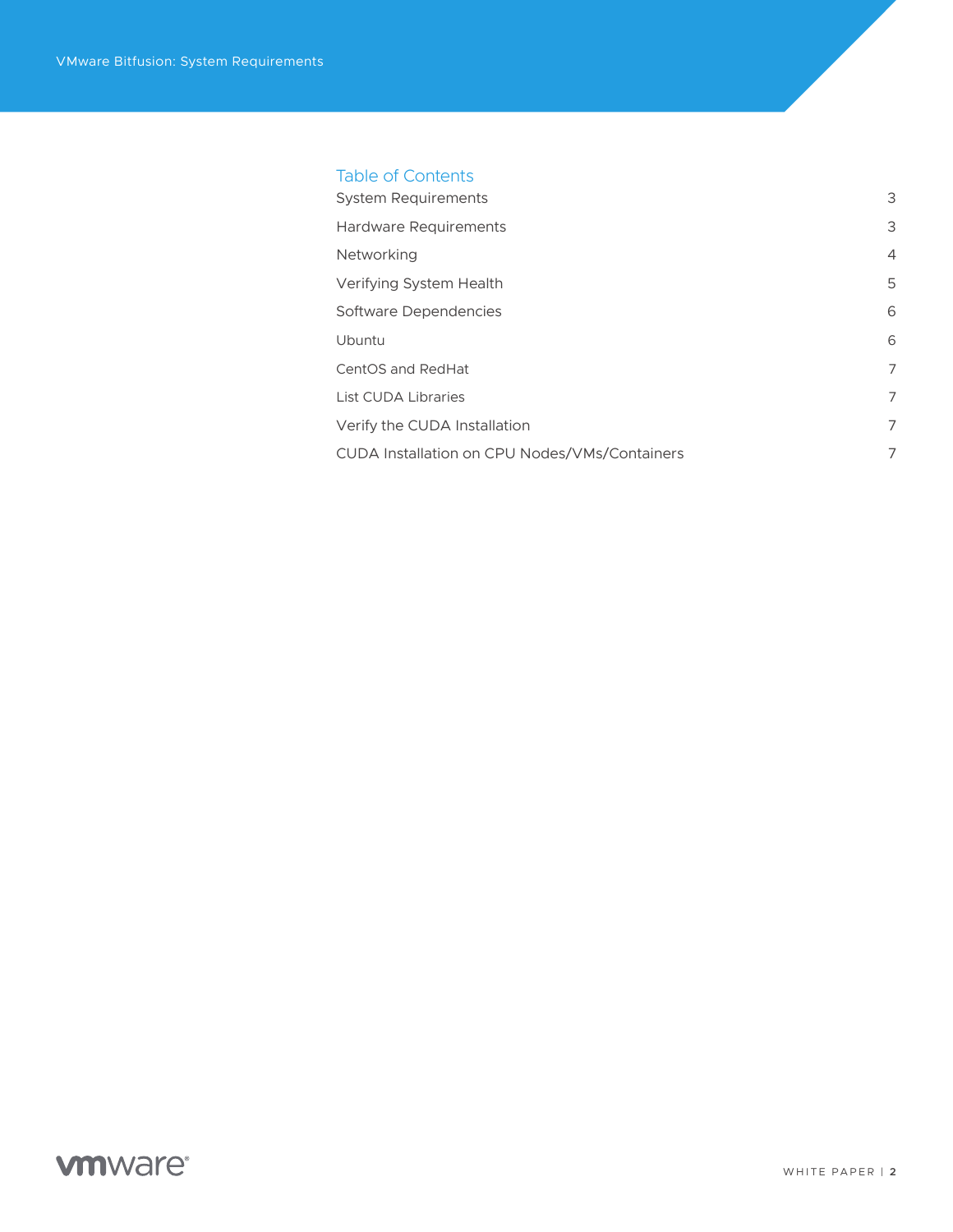# <span id="page-2-0"></span>System Requirements

FlexDirect can be installed for different modes of operation. Some modes include, in whole or in part, the abilities of other modes. This one document lists the requirements for each mode.

| <b>FLEXDIRECT</b>                                                                                                                                            | <b>FLEXDIRECT</b>                                  | <b>FLEXDIRECT</b>                                                                                                                        | <b>FLEXDIRECT</b>                                                                                                                        |
|--------------------------------------------------------------------------------------------------------------------------------------------------------------|----------------------------------------------------|------------------------------------------------------------------------------------------------------------------------------------------|------------------------------------------------------------------------------------------------------------------------------------------|
| <b>CLIENTS</b>                                                                                                                                               | <b>ANALYTICS</b>                                   | <b>SERVER</b>                                                                                                                            | <b>MANAGER</b>                                                                                                                           |
| • Ubuntu LTS 16.04<br>• CentOS 7 or<br>$\cdot$ RHEL 7.4+<br><b>NVIDIA Toolkit</b><br>$\cdot$ CUDA 7.5<br>$\cdot$ CUDA 8<br>$\cdot$ CUDA 9<br>$\cdot$ CUDA 10 | • Ubuntu LTS 16.04<br>• CentOS 7 or<br>• RHEL 7.4+ | • Ubuntu LTS 16.04<br>• CentOS 7 or<br>$\cdot$ RHEL 7.4+                                                                                 | • Ubuntu LTS 16.04<br>• CentOS 7 or<br>$\cdot$ RHEL 7.4+                                                                                 |
|                                                                                                                                                              | NVIDIA GPU driver                                  | NVIDIA GPU driver                                                                                                                        | NVIDIA GPU driver                                                                                                                        |
|                                                                                                                                                              | version 372 or                                     | version 372 or                                                                                                                           | version 372 or                                                                                                                           |
|                                                                                                                                                              | higher                                             | higher                                                                                                                                   | higher                                                                                                                                   |
|                                                                                                                                                              |                                                    | Note: Can also run<br>Applications under<br>FlexDirect Client.<br>in which case<br><b>NVIDIA Toolkit</b><br>prerequisites are<br>needed. | Note: Can also run<br>Applications under<br>FlexDirect Client.<br>in which case<br><b>NVIDIA Toolkit</b><br>prerequisites are<br>needed. |

# Hardware Requirements

| <b>FLEXDIRECT</b>                                                                                                                                              | <b>FLEXDIRECT</b>       | <b>FLEXDIRECT</b>                                                       | <b>FLEXDIRECT</b>                                                       |
|----------------------------------------------------------------------------------------------------------------------------------------------------------------|-------------------------|-------------------------------------------------------------------------|-------------------------------------------------------------------------|
| <b>CLIENTS</b>                                                                                                                                                 | <b>ANALYTICS</b>        | <b>SERVER</b>                                                           | <b>MANAGER</b>                                                          |
| $\cdot$ N/A                                                                                                                                                    | • Any generation        | • Any generation                                                        | • Any generation                                                        |
|                                                                                                                                                                | CUDA-enabled            | CUDA-enabled                                                            | CUDA-enabled                                                            |
|                                                                                                                                                                | NVIDIA GPU(s)           | NVIDIA GPU(s)                                                           | NVIDIA GPU(s)                                                           |
| 10Gbs or more<br>• Ethernet (TCP/IP)<br>$\cdot$ RoCE or<br>• Infiniband                                                                                        | Network<br>Connectivity | 10Gbs or more<br>• Ethernet (TCP/IP)<br>$\cdot$ RoCE or<br>• Infiniband | 10Gbs or more<br>• Ethernet (TCP/IP)<br>$\cdot$ RoCE or<br>• Infiniband |
| System memory<br>on the client CPU<br>machines should<br>be 1.5x the total<br>aggregate GPU<br>memory across<br>all the GPUs in<br>the largest GPU<br>machine. | N/A                     | N/A                                                                     | N/A                                                                     |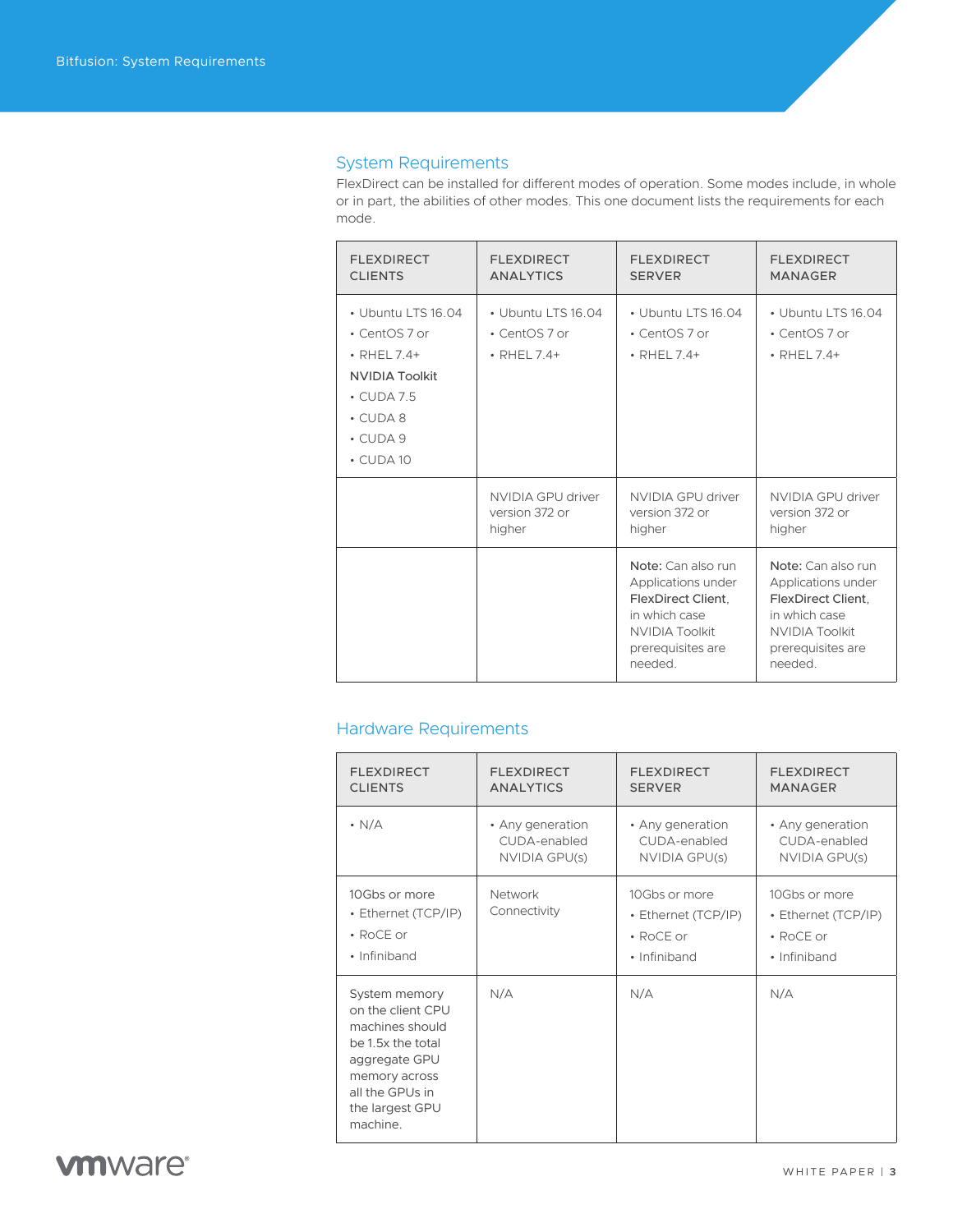# <span id="page-3-0"></span>**Networking**

FlexDirect makes use of several ports or ranges of ports for process to process communication. Please ensure that your firewalls do not block the ports below. Please ensure there are no port conflicts with other applications. Some of the ranges can be modified with command-line arguments.

| <b>FLEXDIRECT</b><br><b>CLIENTS</b>                                                                | <b>FLEXDIRECT</b><br><b>ANALYTICS</b>                                                                                                                 | <b>FLEXDIRECT</b><br><b>SERVER</b>                                               | <b>FLEXDIRECT</b><br><b>MANAGER</b>                                                                                                                                     |
|----------------------------------------------------------------------------------------------------|-------------------------------------------------------------------------------------------------------------------------------------------------------|----------------------------------------------------------------------------------|-------------------------------------------------------------------------------------------------------------------------------------------------------------------------|
| 56001<br>Server<br>Communication<br>• Outbound to:<br>- Server nodes<br>- Manager nodes            | 56001<br>Server<br>Communication<br>• Inbound from:<br>- Analytics nodes<br>- Manager nodes<br>. Outbound to:<br>- Analytics nodes<br>- Manager nodes | 56001<br>Server<br>Communication<br>• Inbound from:<br>- Client nodes            | 56001<br>Server<br>Communication<br>• Inbound from:<br>- Client nodes<br>- Analytics nodes<br>- Manager nodes<br>• Outbound to:<br>- Analytics nodes<br>- Manager nodes |
|                                                                                                    | Note: Override with<br>--srs_port 56008.<br>for example.                                                                                              | Note: Override with<br>--srs_port 56008,<br>for example.                         | Note: Override with<br>--srs_port 56008.<br>for example.                                                                                                                |
| 55001-55100<br>Dispatcher<br>Communication<br>• Outbound to:<br>- Server nodes<br>- Manager nodes  | 55001-55100<br>Dispatcher<br>Communication<br>N/A                                                                                                     | 55001-55100<br>Dispatcher<br>Communication<br>• Inbound from:<br>- Client nodes  | 55001-55100<br>Dispatcher<br>Communication<br>• Inbound from:<br>- Client nodes                                                                                         |
| 45201-46225<br><b>CUDA</b><br>Communication<br>• Outbound to:<br>- Server nodes<br>- Manager nodes | 45201-46225<br><b>CUDA</b><br>Communication<br>N/A                                                                                                    | 45201-46225<br><b>CUDA</b><br>Communication<br>• Inbound from:<br>- Client nodes | 45201-46225<br><b>CUDA</b><br>Communication<br>• Inbound from:<br>- Client nodes                                                                                        |
| 54000<br>Web Server<br>N/A                                                                         | 54000<br>Web Server<br>• Inbound from:<br>- Anyone with a<br>browser<br>Note: Override with<br>--web_port 12345,<br>for example.                      | 54000<br>Web Server<br>N/A                                                       | 54000<br>Web Server<br>• Inbound from:<br>- Anyone with a<br>browser<br>Note: Override with<br>--web_port 12345,<br>for example.                                        |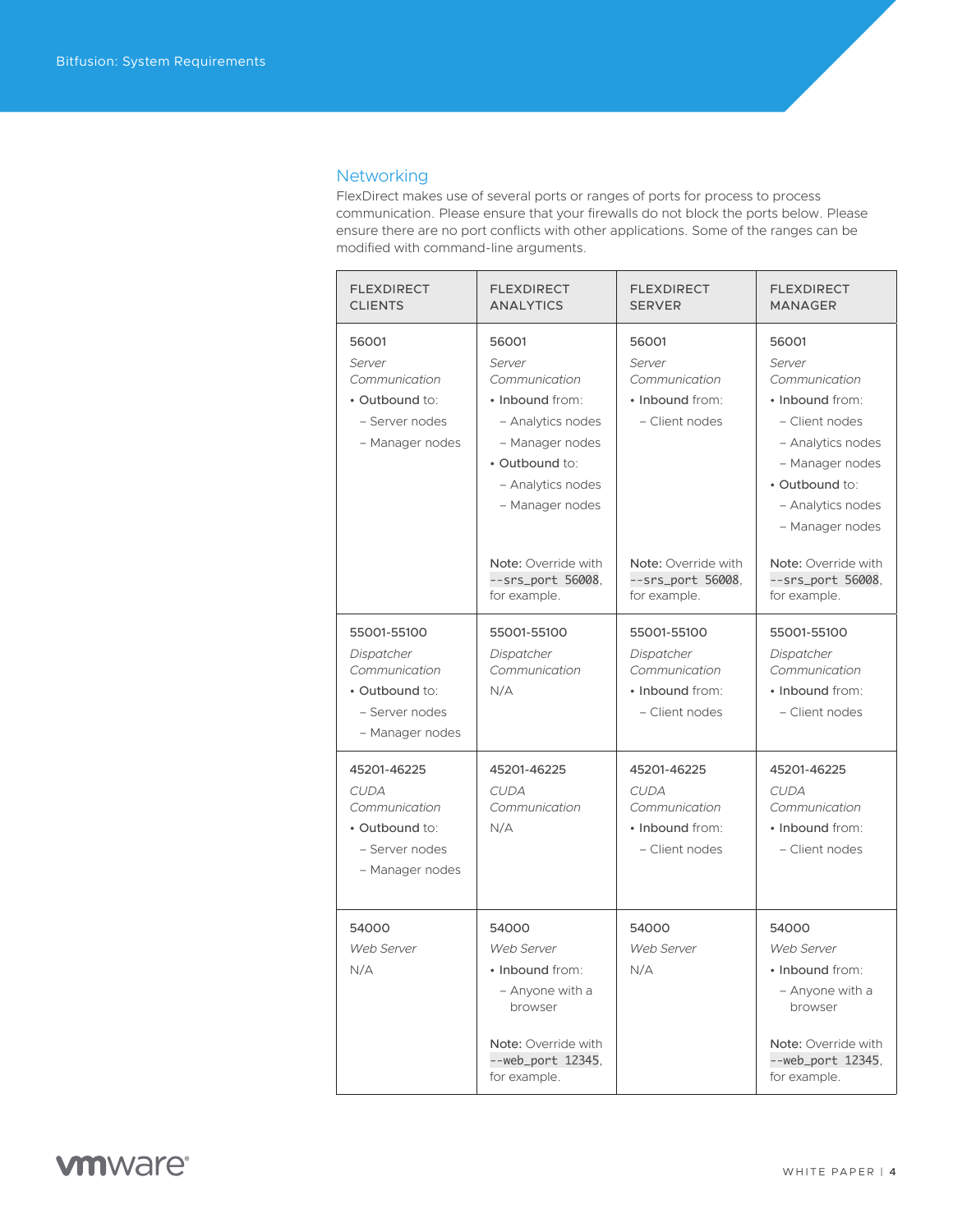<span id="page-4-0"></span>

| <b>FLEXDIRECT</b><br><b>CLIENTS</b>          | <b>FLEXDIRECT</b><br><b>ANALYTICS</b>                                               | <b>FLEXDIRECT</b><br><b>SERVER</b>           | <b>FLEXDIRECT</b><br><b>MANAGER</b>                                                 |
|----------------------------------------------|-------------------------------------------------------------------------------------|----------------------------------------------|-------------------------------------------------------------------------------------|
| 54001<br><b>Statistics Collection</b><br>N/A | 54001<br><b>Statistics Collection</b><br>• Inbound/<br>Outbound<br>- localhost only | 54001<br><b>Statistics Collection</b><br>N/A | 54001<br><b>Statistics Collection</b><br>• Inbound/<br>Outbound<br>- localhost only |
|                                              | Note: Override with<br>--collection_<br>port 54321, for<br>example.                 |                                              | Note: Override with<br>--collection_<br>port 54321, for<br>example.                 |

- Ensure your machines have ingress/egress internet access for access to downloads, licensing, etc.
- Check for other networking policies, such as outbound proxy or internal DNS, static versus dynamic IPs. Consult with the Bitfusion team if you are using dynamic IPs or have any proxies set up.

## Verifying System Health

Once you have installed FlexDirect, you can validate your environment for the best results by running the FlexDirect health check.

#### Shell

# Assumes flexdirect is installed; see installation guide. flexdirect health

The health check will run checks on the nodes of your cluster appropriate to their hardware (e.g., GPUs) or to their configuration (e.g. RoCE). So your output may differ from that shown below. Checks try to find settings or problems that will limit or prevent the highbandwidth, low-latency communication needed for the best performance. The results should be self explanatory. Checks will be performed on the local host and on all configured GPU servers. Shown below is the output from the check on the local node.

# **vm**ware<sup>®</sup>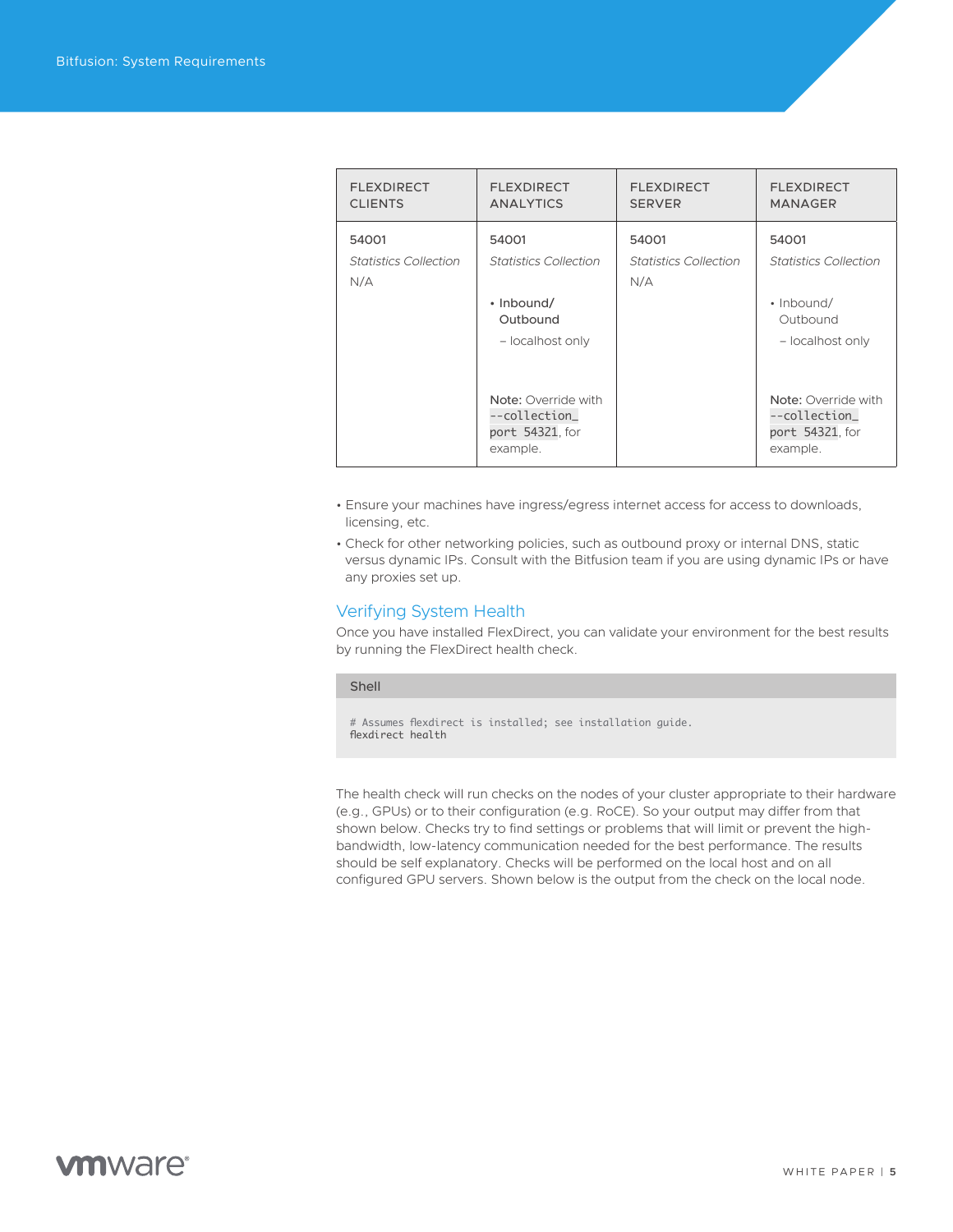#### <span id="page-5-0"></span>Output

|                                                                                                                                                                | Software Versions checks:                                                                                                                                                                                                                                                                                                                                                                             |
|----------------------------------------------------------------------------------------------------------------------------------------------------------------|-------------------------------------------------------------------------------------------------------------------------------------------------------------------------------------------------------------------------------------------------------------------------------------------------------------------------------------------------------------------------------------------------------|
| <b>FPASS</b><br>EPASS<br>EPASS<br><b><i>FPASS</i></b>                                                                                                          | ========================<br>] Check library dependency<br>$\overline{1}$ Check OFED Version: 4.3<br>] Check CUDA version >= 7050: Current version: 9020<br>1 Check GPU driver version >= 367.0: Current version: 396.37                                                                                                                                                                               |
|                                                                                                                                                                | System Resources checks:<br>=========================                                                                                                                                                                                                                                                                                                                                                 |
| <b><i>FPASS</i></b><br><b><i>FPASS</i></b><br><b><i>FPASS</i></b>                                                                                              | ] Check flexdirect install<br>] Check external connectivity to Bitfusion license server. Ignore for<br>on-premise installations.<br>T Check shadow memory 192076MB and total gpu mem 64640MB                                                                                                                                                                                                          |
| Performance checks:<br>===============                                                                                                                         |                                                                                                                                                                                                                                                                                                                                                                                                       |
| <b><i>FPASS</i></b><br>PASS                                                                                                                                    | ] Check MTU Size: hi-speed interfaces MTU >= 4K<br>] Check mem ops<br>[PASS ] Check ulimit -n >= 4096: 4096<br>[MARGINAL] Check multinode support: GPU direct not supported<br>[MARGINAL] Check nv_peer_mem: nv_peer_mem module not loaded<br>[SKIPPED ] Cannot perform PCIe diagnosis without root access. Run the binary with sudo<br>to get diagnosis                                              |
| Stability checks:<br>=============                                                                                                                             |                                                                                                                                                                                                                                                                                                                                                                                                       |
| <b><i>FPASS</i></b><br>PASS<br><b><i>FPASS</i></b><br><b>EPASS</b><br><b><i>FPASS</i></b><br><b><i>FPASS</i></b><br><b><i>FPASS</i></b><br><b><i>FPASS</i></b> | Check Network Errors/Drops: found no errors or packet drops<br>] Check Network Errors/D<br>] Check IB physically up<br>] Check IB SM up<br>] Check MAD agent registration errors<br>] Check GPU API mismatch<br>J Check GPU Xid errors<br>J Check temperature <= 100.00: current temp: 42.00<br>7 Check ECC errors<br>[MARGINAL] Check RDMA: TX pause parameter is off<br>: RX pause parameter is off |
| <b>PASS: 18</b><br>MARGINAL: 3<br>FATAL: 0                                                                                                                     | nvmlSystemGetNVMLVersion: 9.396.37<br>nvmlSystemGetDriverVersion: 396.37<br>CUDA device capability Major/Minor version number: 7.0<br>cudriverVersion: 9020<br>cudaDriverGetVersion: 9020<br>cudaRuntimeGetVersion: 9000<br>cudnnGetVersion: 7201<br>cudnnGetCudartVersion: 9020                                                                                                                      |

# Software Dependencies

When you run the default FlexDirect Installer from above, it downloads and installs all the software dependencies for you. If, however, you would like to install all the software dependencies manually, here is the list.

## Ubuntu

Ubuntu Dependencies

\$ apt -y install uuid libjson-c2 librdmacm1 libprocps4 procps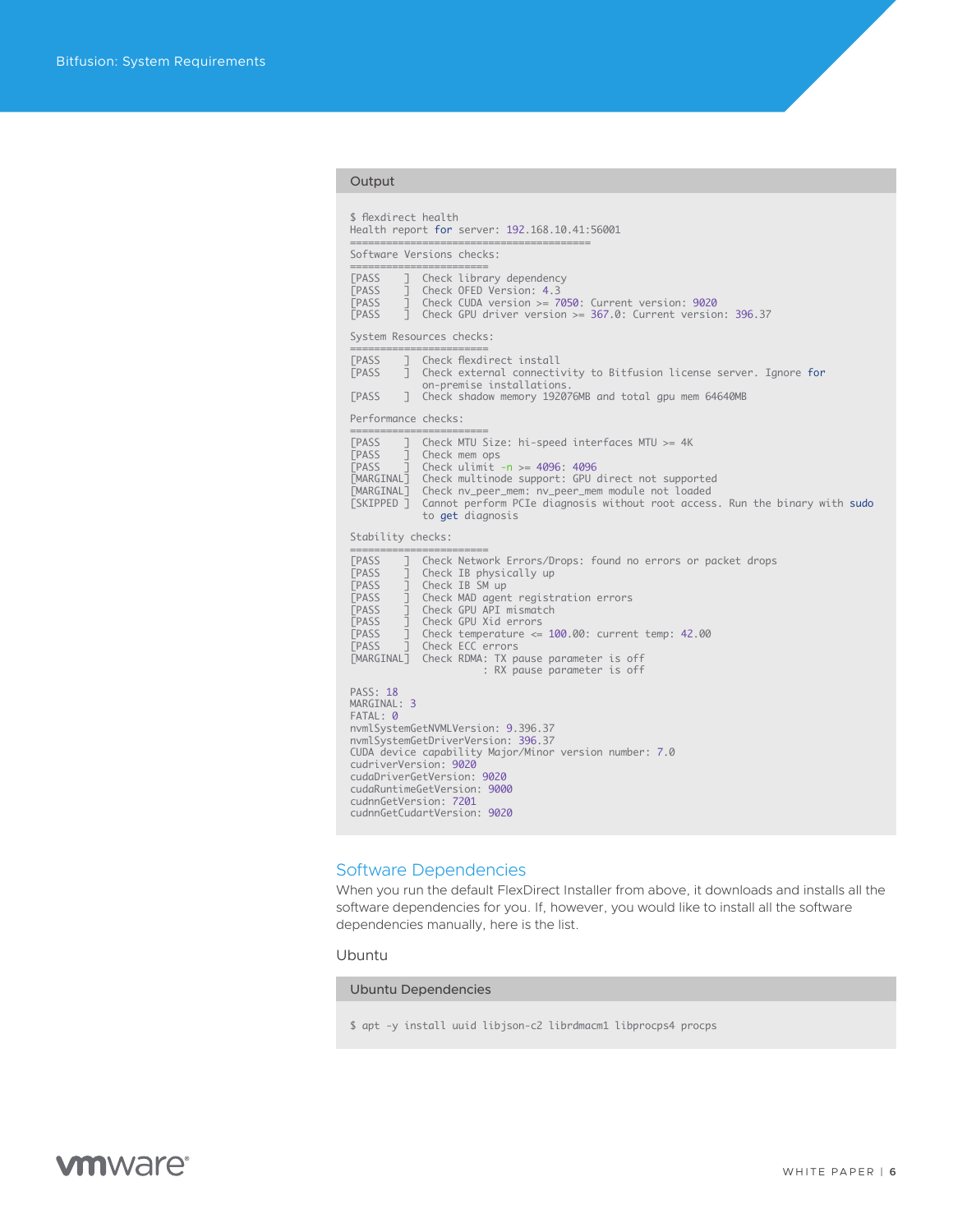#### <span id="page-6-0"></span>CentOS and RedHat

#### Ubuntu Dependencies

\$ yum install -y json-c-devel librdmacm libibverbs libuuid proc-ng-devel

#### List CUDA Libraries

CUDA libs might be missing if your installation is a minimal one. Copy/paste the files from /usr/local/cuda/lib64:

#### Shell

\$ ls /usr/local/cuda/lib64

#### Verify the CUDA installation

The easiest way to do this will be to install the CUDA samples. *[Here is the RPM for CUDA](https://www-review.vmware.com/solutions/business-critical-apps/hardwareaccelerators-virtualization.html 
)  [samples.](https://www-review.vmware.com/solutions/business-critical-apps/hardwareaccelerators-virtualization.html 
)* It is the RPM for RHEL 7 and CUDA 9.1.

After installing the samples, make sure deviceQuery can be run either directly (if it is a GPU machine) or with *[FlexDirect](https://www-review.vmware.com/solutions/business-critical-apps/hardwareaccelerators-virtualization.html 
)* (if it is a Client CPU machine)

Schedule a test job using CUDA deviceQuery:

#### Shell

- \$ cd /usr/local/cuda/samples/1\_Utilities/deviceQuery
- \$ make all
- \$ flexdirect run -n 1 ./deviceQuery \$ flexdirect run -n 7 ./deviceQuery
- 

## CUDA Installation on CPU Nodes/VMs/Containers

In order to run GPU applications with FlexDirect on CPU nodes, VMs, or in containers which do not have direct access to physical GPU hardware, you still need to install CUDA but there is no need to install any Nvidia driver components. The example below illustrates how to to install CUDA 9.1 in a few easy steps. The CUDA version that you install on the Client should match the CUDA version which is running on the server.

#### Shell

\$ wget http://developer.download.nvidia.com/compute/cuda/repos/ubuntu1604/x86\_64/cudarepo-ubuntu1604\_9.1.85-1\_amd64.deb

- 
- \$ sudo dpkg -i cuda-repo-ubuntu1604\_9.1.85-1\_amd64.deb \$ sudo apt-key adv --fetch-keys http://developer.download.nvidia.com/compute/cuda/repos/ ubuntu1604/x86\_64/7fa2af80.pub

- 
- \$ sudo apt-get install -y cuda-toolkit-9-1 \$ rm cuda-repo-ubuntu1604\_9.1.85-1\_amd64.deb

<sup>\$</sup> sudo apt-get update